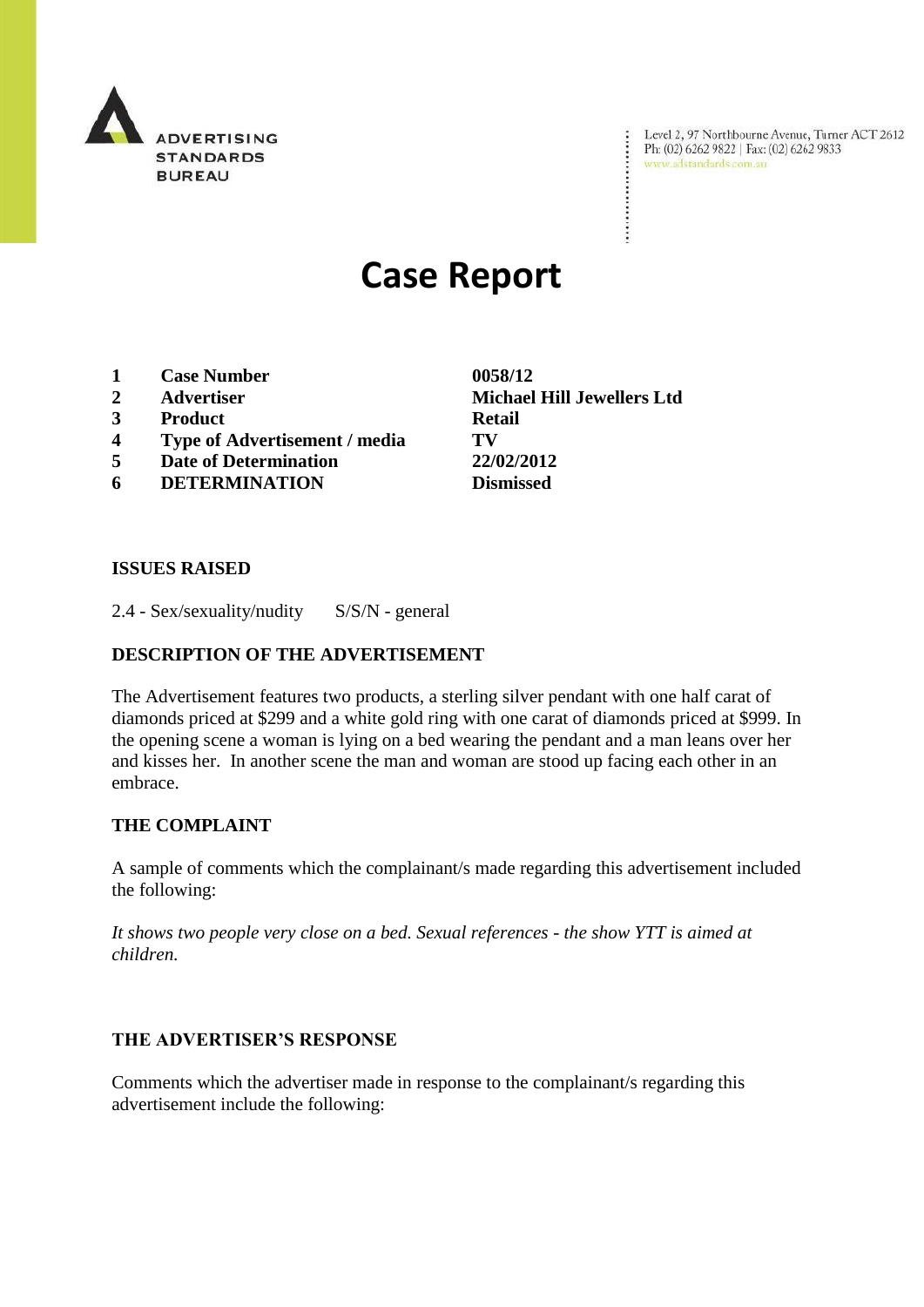*We refer to the complaint made to the Advertising Standards Bureau on 6 February 2012 regarding a recent Michael Hill television advertisement (Advertisement).* 

*The Advertisement is part of Michael Hill's Valentine's Day promotion and will be on air until 14 February 2012. The Advertisement features two products, a sterling silver pendant with one half carat of diamonds priced at \$299 and a white gold ring with one carat of diamonds priced at \$999 (Products).* 

*Michael Hill takes complaints of this nature very seriously and is committed to ensuring its advertising complies with the law. We have carefully considered the complaint and the application of the relevant provisions of the Australian Association of National Advertisers Code of Ethics (Code). Michael Hill believes that the Advertisement complies with the Code. The complaint has been made under section 2.4 of the Code. Section 2.4 of the Code states:*

*2.4 Advertising or Marketing Communications shall treat sex, sexuality and nudity with sensitivity to the relevant audience.*

*The complainant's reasons for concern state that the Advertisement:*

*features two people very close on a bed. Sexual references – the show YTT is aimed at children.*

*Michael Hill believes that the Advertisement complies with the Code. The Advertisement complies with the Code* 

*Michael Hill believes that the Advertisement does not contravene the Code. The Advertisement was rated PG by CAD and was shown in a PG viewing period. No obscene language is used and the images portrayed are appropriate having regard to prevailing community standards.* 

*The Advertisement discreetly and tastefully portrays sexuality in the context of giving gifts and spoiling a loved one on Valentine's Day. The Advertisement does not show nudity of any kind or overtly display any sexual images and treats sexuality with sensitivity and respect:*

*(a) the beginning of the Advertisement shows a woman in pyjamas in bed with a man sitting on the edge of the bed dressed in business attire. The woman touches a diamond pendant as though she is wearing it for the first time. The man leans forward and gives her a kiss. Michael Hill does not believe that an image of a couple sharing a thank-you kiss after a gift has been given is inappropriate or overtly sexual.*

*(b) towards the end of the Advertisement, the same woman and man are standing and the women runs her hands through the man's hair. A diamond ring is clearly visible on the woman's left hand ring finger. Michael Hill does not believe that an image of a couple sharing an intimate embrace in the context of gift giving on Valentine's Day is inappropriate or overtly sexual.*

*The Advertisement's overall objective is to motivate men who wish to spoil their loved one or women who wish to be spoilt to choose Michael Hill jewellery on Valentine's Day. Michael Hill did not intend to make any inappropriate sexual references and we do not believe reasonable consumers would interpret the Advertisement in that manner or be offended by it. Michael Hill regrets that the Advertisement may have caused any concern for parents.* 

### **THE DETERMINATION**

The Advertising Standards Board ("Board") considered whether this advertisement breaches section 2 of the Advertiser Code of Ethics (the "Code").